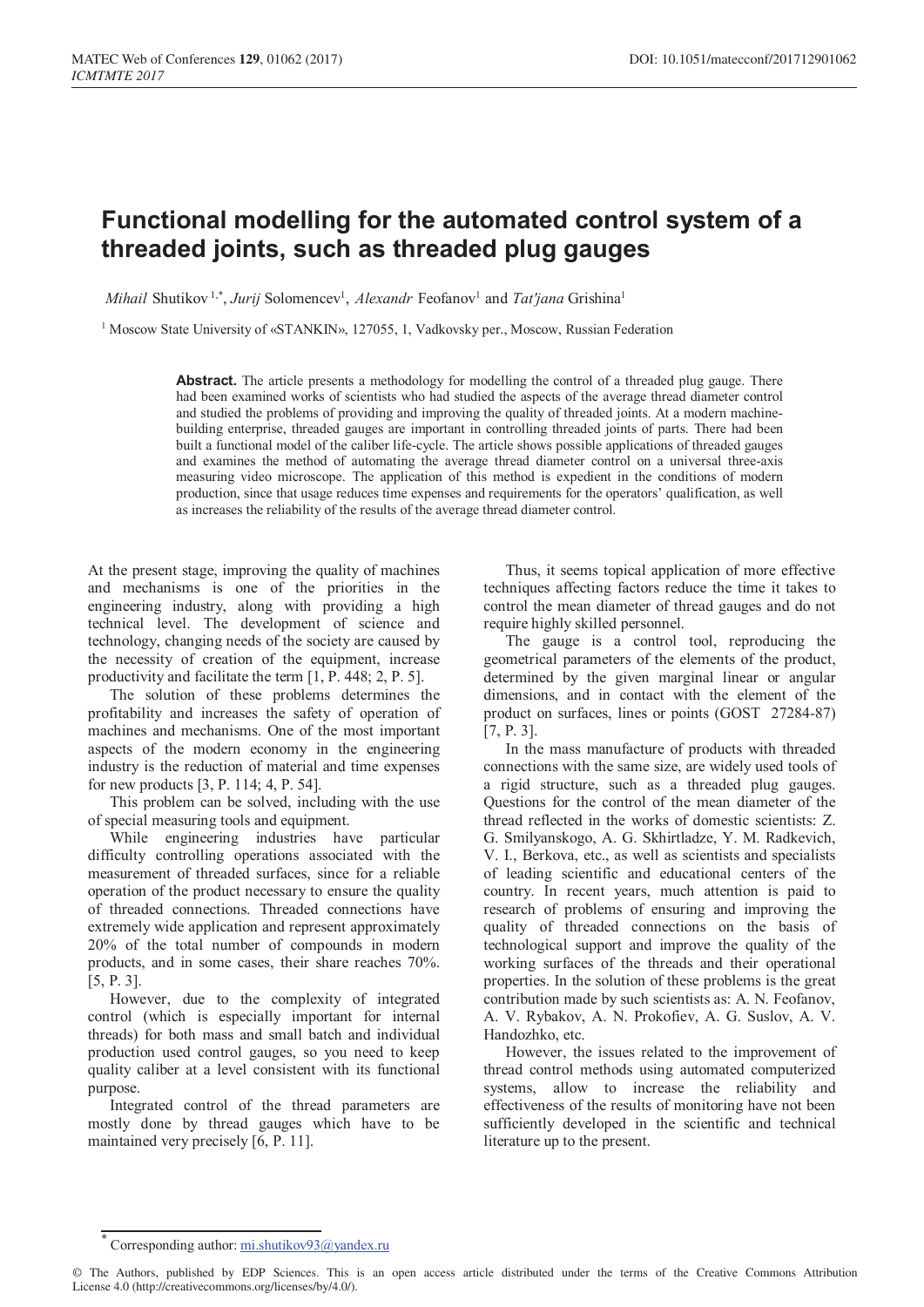

**Fig. 1.** Decomposition of the SADT-diagram of the exploitation's process of the threaded plug gages.

Assurance of the high quality of threaded calibers is a continuous process of high-quality production and controlling its quality. As follows from the diagrams SADT IDEF0 model (shown in Fig. 1) and its IDEF3 (Fig. 2), the operation of the gauges pass through certain stages of control.

We would like to note that in modern industries the need for their in-depth analysis and improvement is acute manifested. This is especially actual for integrated and automated enterprises. Under such conditions it is reasonable to use methods permitted to investigate the structure, characteristics and parameters of both the various production systems as a whole and their elements. The methodology of functional modeling could be accepted as one of such approaches.

The methodology of structural analysis is SADT (Structured Analysis and Design Technique) is a set of methods, rules and procedures for the construction of functional model of object of any subject area. This methodology is intended to reflect the functional structure of the object or process, that is, they produced the actions and relationships between these actions. In addition, it can be used to analyze the functions performed by the system, and to specify mechanisms through which they operate. And the application of this methodology to construct structural models in CAD could be very actual [5].

IDEF0 is used to create a functional model which is a structured image of the production system features and environment, or information and objects link those features [8, P. 62]. The IDEF0 model, or any model combination allows to formulate the "architecture" of the simulated system environment.

IDEF is a methodology, content architecture directly IDEF-diagrams, and performance improvement target.

As the decomposition of the IDEF0 model SADTdiagram shows one of the thread plug gauges life-cycle stages is the control its parameters. There are several methods to control the angle diameter in modern engineering, such as: two and three wires methods, projection one and the axial section method.

But all known methods in modern conditions do not provide the necessary economy of time resources and make strong requirements on skilled staff. It is necessary to improve the existing methods and enter the new ones. The management of the enterprise and the direct executors of the individual operations of the technological process in the field should be interested in improving the quality all the time [9, P. 285].

In this regard it is considered appropriate to develop a new method of monitoring the average diameter of thread plug gauges, which would be consistent with the requirements of mass production on the one hand, and also minimized the influence of human factor on the other side. This method is the measurement of average diameter of thread plug gauges on a universal three-axis video-microscope. Measuring microscope is designed for noncontact measurement of linear and angular